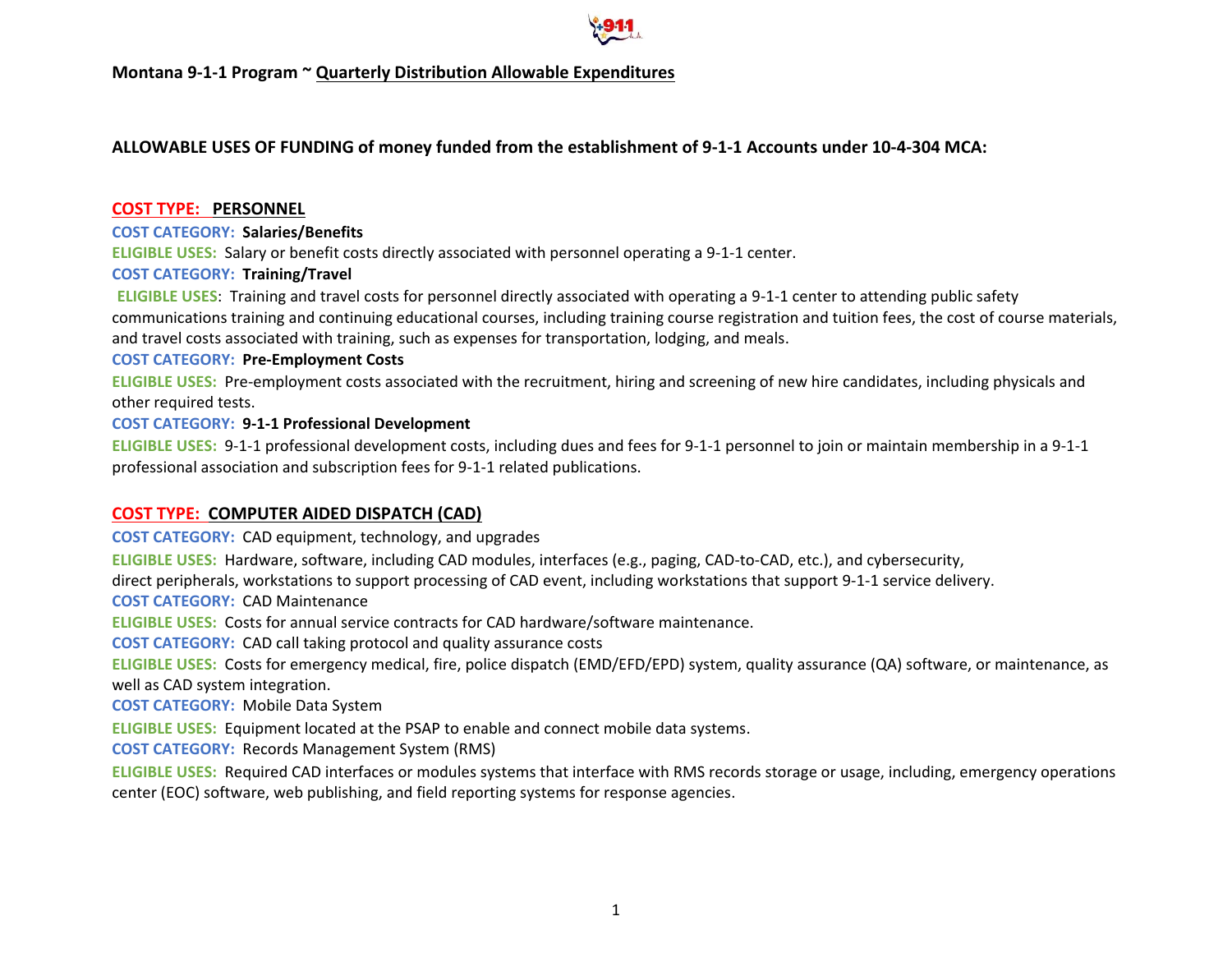### **COST TYPE: CALL PROCESSING EQUIPMENT (CPE)**

**COST CATEGORY:** CPE equipment, technology, upgrades

**ELIGIBLE USES:** CPE hardware, software, direct peripherals, workstations to support 9-1-1 call processing, costs for annual service contracts for CPE hardware and software maintenance.

**COST CATEGORY:** CPE Maintenance

**ELIGIBLE USES:** Costs for annual service contracts for CPE hardware and software maintenance.

**COST CATEGORY:** Call Accounting/Telephony Management Information System (MIS) Software

**ELIGIBLE USES:** Costs to implement MIS system that monitors call activity, logs call activity to a database, and permits canned report generation. Allowable uses include MIS server hardware, software, direct peripherals, annual subscription costs for a third-party hosted solution.

**COST CATEGORY:** TDD/TTY, Interpretation Service

**ELIGIBLE USES:** Telecommunication device for the deaf (TDD)/telephone typewriter (TTY) interpretation service costs, including hardware,

software, monthly or annual services procured for users with disabilities.

**COST CATEGORY:** Master Clock and Time Synchronization Equipment

**ELIGIBLE USES:** Costs for a "master time source" that generates and synchronizes accurate time for clock displays, computer systems, or other equipment.

### **COST TYPE: RADIO SYSTEMS/WIRELESS COMMERCIAL SERVICES**

**COST CATEGORY:** Radio System/Wireless Commercial Services

**ELIGIBLE USES:** Radio consoles, system components, maintenance, two-way radio communication radios, pagers and annual service contract, operator headsets with integrated radio, and CPE phone equipment for systems located at the PSAP.

**COST CATEGORY:** Radio Tower Site Maintenance

**ELIGIBLE USES:** Radio tower site maintenance for radio tower sites owned or leased by the PSAP and costs for annual maintenance contracts and emergency radio tower site service repairs.

**COST CATEGORY:** Microwave Site

**ELIGIBLE USES:** Microwave site costs, such as microwave links and repeater sites, including building, tower, and equipment at the site used by the PSAP.

**COST CATEGORY:** Radio Frequencies/Paging Systems

**ELIGIBLE USES:** Costs including those associated with radio frequencies, licensing fees, dispatch paging, paging encoders and systems that are located at the PSAP.

**COST CATEGORY:** Wireless commercial services

**ELIGIBLE USES:** Fees, devices and applications that are directly used for 9-1-1 purposes.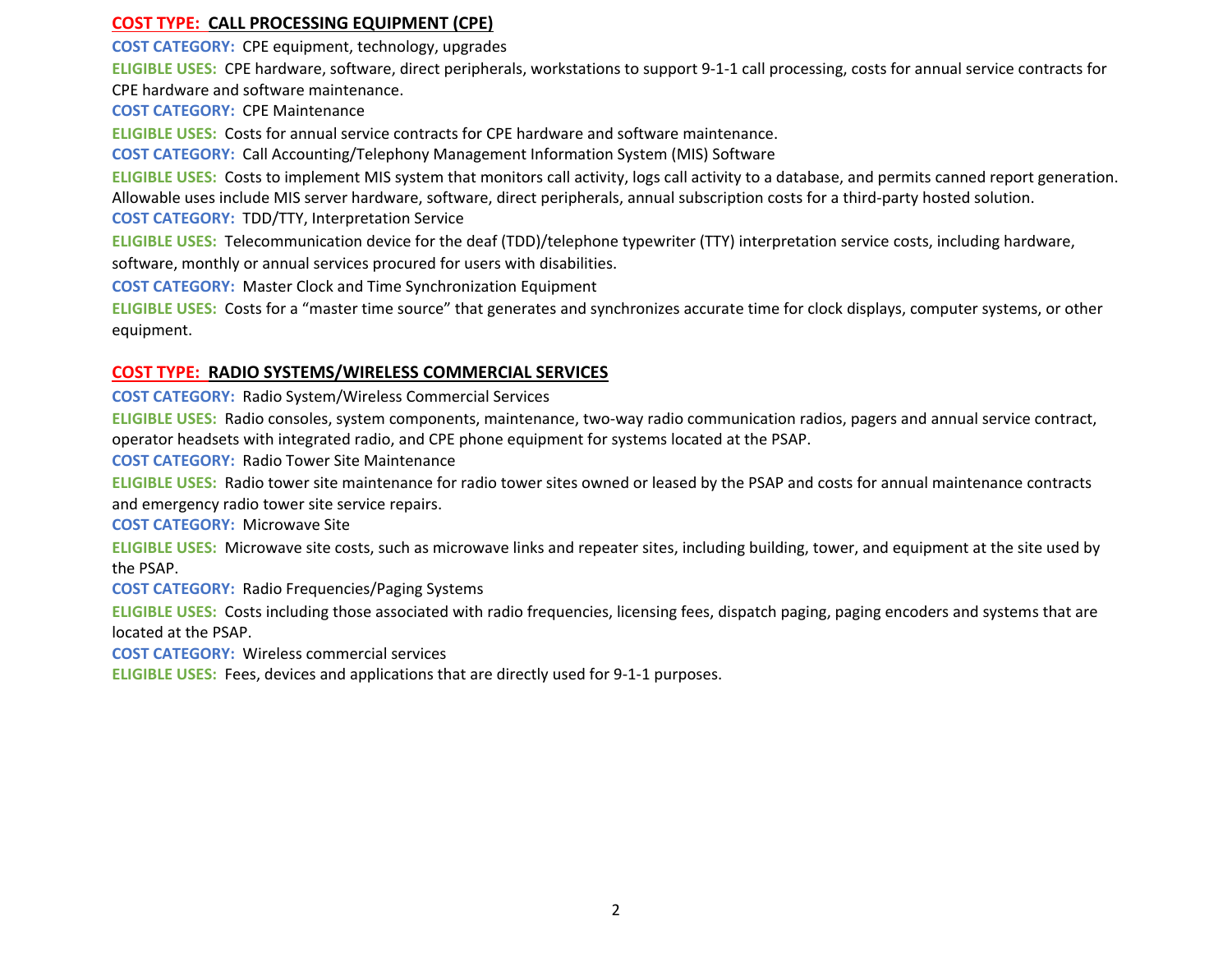### **COST TYPE: CONNECTIVITY/INFRASTRUCTURE**

**COST CATEGORY:** Wired or Wireless Connectivity

**ELIGIBLE USES:** Costs to provide connectivity between the call origination services, PSAPs and other public safety entities, including costs associated with: wireline trunks and lines, wireless trunks, fiber optic circuits, microwave links, repeater sites administrative lines, tandem trunks, and ring-down circuits.

**COST CATEGORY:** Emergency Services IP Networks (ESInet)

**ELIGIBLE USES:** Transport and connectivity costs to connect multiple PSAPs together in a regional, state-level, or state to state ESInet. These costs may include hardware, software, networking equipment, security appliances, software, and third-party services for hosted solutions. **COST CATEGORY:** Maintenance

**ELIGIBLE USES:** Maintenance costs for service contracts for connectivity hardware and software maintenance.

### **COST TYPE: VOICE/DATA RECORDER**

**COST CATEGORY:** Digital Voice and Data Recorder

**ELIGIBLE USES:** Server hardware, software, direct peripherals and workstations to support voice and data (logging) recorder system or annual subscription costs for a third-party hosted solution.

**COST CATEGORY:** Maintenance

**ELIGIBLE USES:** Costs for annual service contracts for voice and data (logging) recorder system.

### **COST TYPE: GEOGRAPHIC INFORMATION SYSTEM (GIS)/MASTER STREET ADDRESSING GUIDE (MSAG)**

**COST CATEGORY:** MSAG/GIS Hardware, Software, Equipment, Training

**ELIGIBLE USES:** GIS/MSAG server hardware, software; direct peripherals, equipment such as global positioning system (GPS) receivers and mobile field data collection devices, training costs for employees who support the direct development and maintenance of 9-1-1 related GIS data and data layers.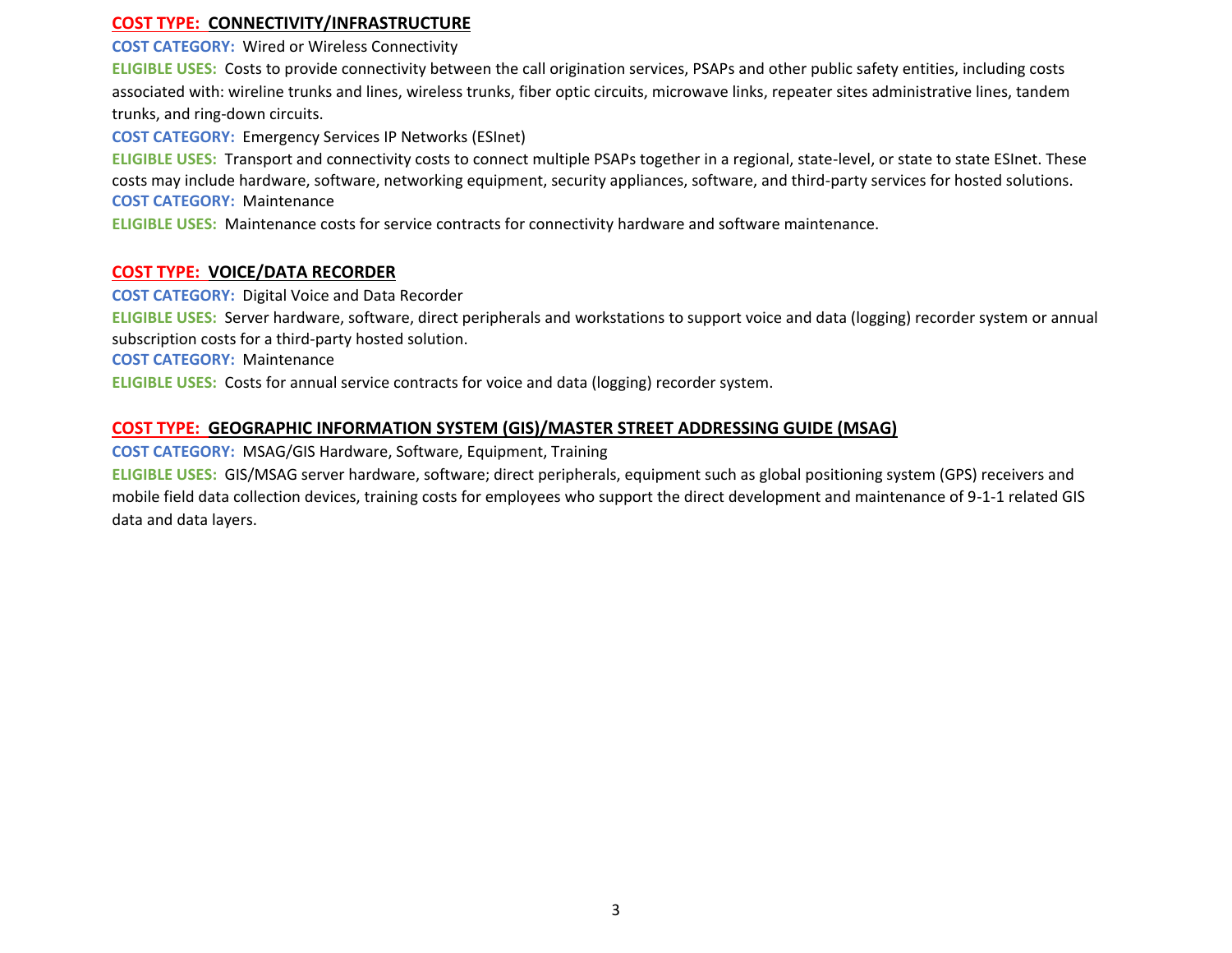### **COST TYPE: FACILITIES**

**COST CATEGORY:** Uninterruptable Power Supply (UPS) Power

**ELIGIBLE USES:** General uninterruptable power supply (UPS) costs, such as backup power supply, transfer and bypass switches, and power conditioning in the event of a commercial power failure or fluctuation located at the primary or backup PSAP.

**COST CATEGORY:** Workstation UPS

**ELIGIBLE USES:** Including individual UPS devices used to support workstations not otherwise covered by a facility-based UPS system.

**COST CATEGORY:** Emergency Power Generator

**ELIGIBLE USES:** Costs for emergency power generation located at the PSAP.

**COST CATEGORY:** Heating, Ventilation, and Cooling (HVAC)

**ELIGIBLE USES:** Heating, ventilation, and cooling (HVAC) costs, including environmental control of temperature and humidity within the PSAP and PSAP equipment room.

**COST CATEGORY:** Access Control, Security Systems

**ELIGIBLE USES:** Costs, including costs to acquire or maintain access control and other security systems for PSAPs and radio tower sites owned or leased by the PSAP. Access control and security system costs include costs for keys, locks, access cards, card readers, cameras, video monitors/recording equipment, and controller systems.

**COST CATEGORY:** PSAP New Building, Remodeling an Relocation

**ELIGIBLE USES:** Costs associated with PSAP construction or relocation, whether to provide additional work stations or to ensure that the PSAP is in a secure area and transportation and costs associated with moving 9-1-1 operations to another facility during a planned transition or emergency.

**COST CATEGORY:** Alternate, Backup PSAP

**ELIGIBLE USES:** Cost of developing or operating an alternate or backup PSAP, including: transport costs, computer hardware and software, furniture, and necessary materials for successful operation of site.

**COST CATEGORY:** Utilities, Insurance, Rent

**ELIGIBLE USES:** Utility costs associated with power, water, sewer, and sanitation services, property, casualty, and liability insurance costs and rent or lease payments made for use of a facility, equipment or service in support of 9-1-1 service delivery including PSAP owned remote radio sites.

**COST CATEGORY:** Service Contracts and Maintenance

**ELIGIBLE USES:** Costs for UPS, generator, or HVAC. Contracted services costs, including call taking and dispatch contract fees, such as fees paid to another PSAP for handling of 9-1-1 calls.